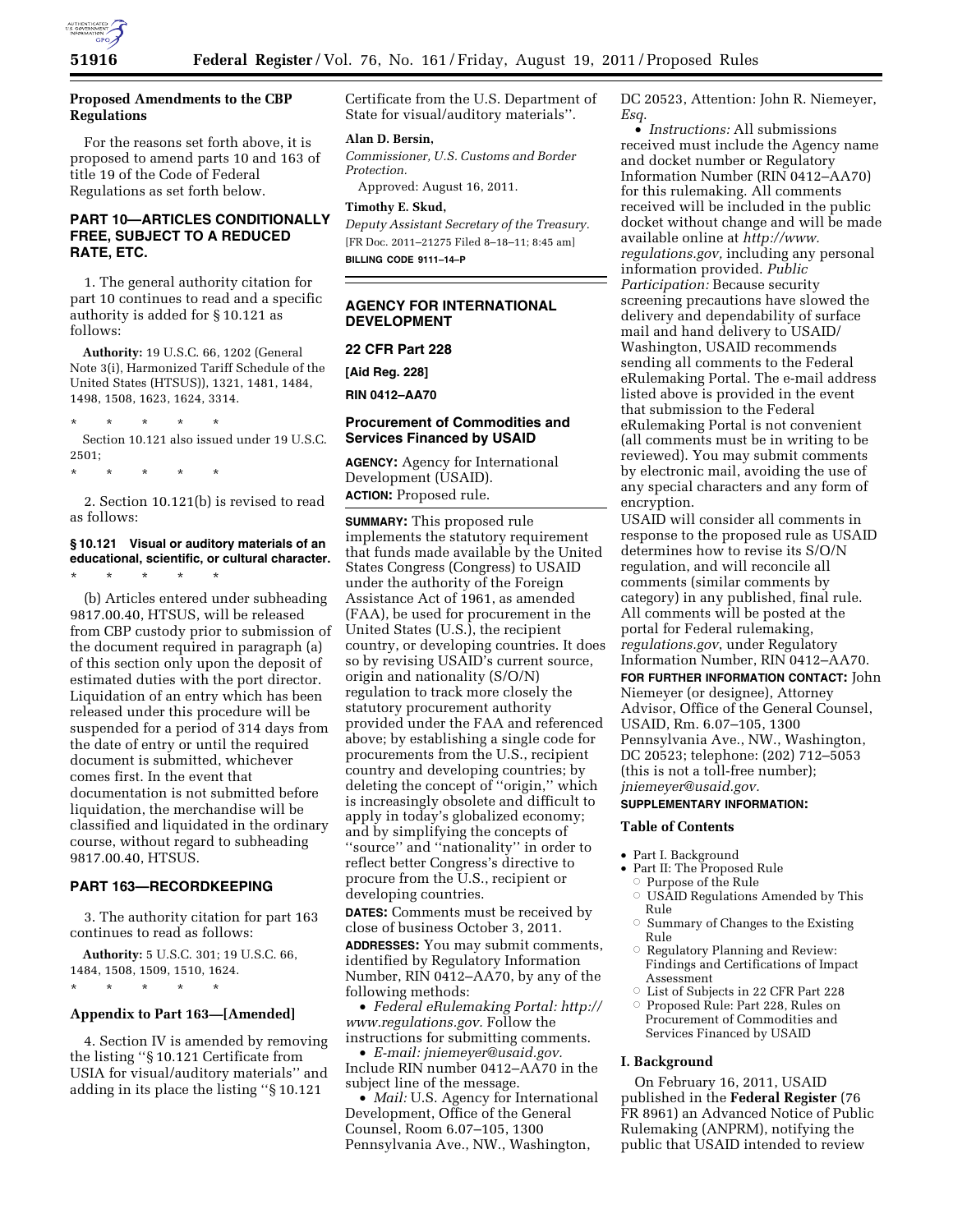and revise its S/O/N regulation found at 22 CFR part 228, which in turn implements section 604(a) of the FAA. The Agency provided a forty-five (45) day public comment period on the ANPRM, which ended Monday, April 4, 2011. The Agency also offered the public the opportunity to submit

comments by surface mail, e-mail or fax. The ANPRM invited comments and suggestions on the existing S/O/N rules in 22 CFR part 228. In particular, USAID inquired

• What, if any, sections of 22 CFR part 228 lead to inefficiencies and ineffectiveness in implementing USAID development assistance activities and programs? What are the efficiency impacts to contractors and grantees from provisions reflecting the concept of ''origin'' and ''source'' (essentially, the country where a commodity is produced and the country from which a commodity is shipped to the cooperating country, respectively, see 22 CFR 228.01), given the difficulty of determining with specificity the origin and source of many commodities in an increasingly globalized economy?

• Should the regulatory guidance concerning ''nationality'' (the place of incorporation, ownership, citizenship, residence, *etc*. of suppliers of USAIDfinanced goods and services) be modified, and if so, in what manner to improve efficacy of the rule, particularly as applied to suppliers of services and goods in the recipient country?

• Should USAID modify the ''special source rules,'' FAA 604(b), (c), (e), (f), and (g), and reflected in 22 CFR 228.13, for procurement of agricultural commodities, vehicles or pharmaceuticals within limitations set forth in the FAA; and, if so, in what manner?

• Should references in 22 CFR part 228 to other statutory requirements, such as the Fly America Act (49 U.S.C. 40118) be removed or changed? Specifically is it useful for USAID to include Agency-specific policy and procedures in 22 CFR part 228, when separate statutes and prevailing regulatory systems are already in place and publicly available from other sources?

What difficulties do contractors and grantees encounter when requesting a waiver to procure in any country other than those in the approved geographic code for each USAID-funded agreement (contract or grant)? How can USAID's waiver guidance be modified or improved for more clear and cost effective application of the statutory and regulatory waiver requirements? If commenters suggest modification, USAID requests specific proposals for

what elements of 22 CFR part 228 should be modified.

USAID also sought comments in the ANPRM concerning the potential costs of modifying the existing regulation, and the potential, quantifiable efficiency benefits of modifying the regulation.

USAID received twenty-one comments in response to the ANPRM, all strongly in favor of substantial simplification of the regulation to reflect the globalization of the economy. Comments also urged revision of the existing regulation due to the growing obsolescence of concepts like ''origin'' in the globalized economy; and stressed the difficulty of applying the geographic codes established in the current rule, and in particular, of finding United States ''origin'' commodities and services, as defined by the current regulation, for procurement in support of USAID funded aid programs. Comments received in response to the ANPRM are discussed and addressed in greater detail, below in ''Background.''

The proposed rule, below, reflects comments received in response to the ANPRM, and has been reviewed by the Office of Management and Budget's Office of Information and Regulatory Affairs. The period for comments concerning the proposed rule has been established at forty-five (45) days, due to the high visibility of United States Government assistance programs in response to current and anticipated political, humanitarian and natural disaster crises, and the shortness and lack of complexity of the proposed rule.

The initial version of the FAA procurement provision in Section 604(a) provided that funds made available under the FAA could be used for procurement outside the United States only if the President made a determination that such procurement would not have adverse effects upon the economy of the U.S., or that any such harm was outweighed by the benefits of ''less costly government procurement outside the United States.'' USAID implemented this directive by adapting the concepts of ''source, origin and nationality'' developed under USAID's commodity import program  $(CIP)$ ,<sup>1</sup>, to all its procurements under the FAA. USAID also adapted the ''geographic source codes'' developed under the CIP to apply to all USAID financed procurements, in part in order to address Congress's concern that U.S. taxpayer funded foreign assistance not provide any direct benefits to the

governments of communist countries during the Cold War.

In 1993, Congress amended the FAA procurement authorities in Section 604(a) to provide that funds made available to USAID may be used for procurement from the U.S., the recipient country, or developing countries (but not advanced developing countries). However, USAID did not change its procurement regulations to reflect the change in statutory procurement authorities, but instead self-imposed a policy to continue to follow the same limits on procurement in the recipient and developing countries as if the 1993 statutory amendments had not occurred. The concepts of source, origin and nationality were maintained in USAID's procurement regulations at 22 CFR part 228, as were the geographic source codes, none of which captured in any single code Congress's clear 1993 directive to procure from the U.S., recipient country, or developing countries.

Because of the end of the Cold War and the subsequent globalization of the economy, this approach has become increasingly difficult to administer and in some respects obsolete. In an era of tightening budgets, the costs of compliance with the now needlessly complex regulation, and of the selfimposed and unnecessary restrictions on procurement in recipient and developing countries means that the foreign assistance dollar does not go as far as it would with a more straightforward regulation that reflects the statutory authority to procure in the recipient country and other developing countries, in addition to the U.S.

Comments received in response to the ANPRM detail the mounting inefficiencies and costs of the current regulation. Comments generally fell into the following categories: Strongly supportive of review and revision; eliminate the regulation entirely and rely instead on USAID's statutory procurement authority (FAA Section 604(a), above); replace the authorized geographic codes in the current regulation with a simpler approach; Geographic Code 000 (procure from United States source, origin and nationality) is not relevant in today's globalized economy; adherence to Code 000 slows implementation and costs resources better devoted to development; commodities of Code 000 are ineffective in achieving development impact due to warranty and servicing problems abroad; services are frequently needed from non-Code 000 suppliers abroad; source requirements should be eliminated; origin requirements should be

<sup>&</sup>lt;sup>1</sup> A CIP is a program in which USAID provides foreign exchange to a host country that, by the terms of the applicable agreement between USAID and the host country, is used to finance particular commodity import transactions of the host country.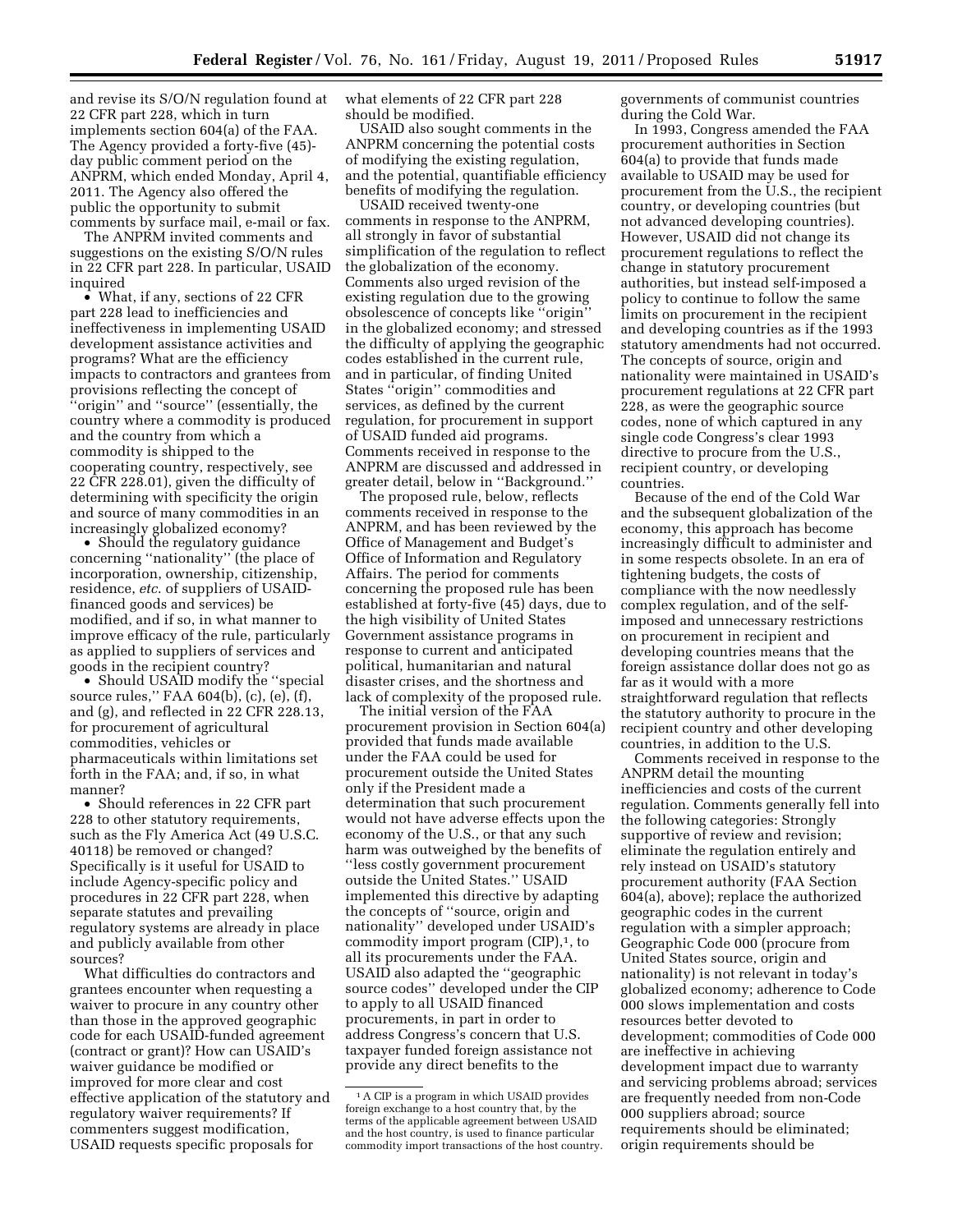eliminated; and waiver procedures should be reduced and streamlined. There were also many specific recommendations about particular types of commodity procurements, such as modifying the regulations concerning procurement of used or leased commodities. While USAID did not receive any cost-specific data, several commenters estimated that the time for processing of waivers needed when Code 000 (United States) commodities and services were unavailable ranges from 10–90 days, depending on circumstances such as the length of time needed to complete a market survey, draft the waiver documents, and process the waiver according to implementing partner and USAID procedures.

Several commenters made the point that because of the development of a world or globalized economy since the end of the Cold War, it is difficult to determine with any accuracy where a commodity is produced, due to the myriad sources of components that go into manufacture of many commodities and the movement overseas of the manufacturing operations of many U.S. producers (for example, one commenter commented that little if any computer hardware is manufactured in the United States). Other commodities, such as much information technology and office equipment, certain types of vehicles, and copiers, are not generally available from U.S. origin producers. Because of these challenges, USAID and its implementing partners are frequently required to process waivers to the current S/O/N requirements, costing (based on the data of one commenter) an average of 55 days delay and processing time per waiver. While USAID attempts to expedite such waivers, especially in response to natural or other foreign disasters requiring an emergency response, the waiver process can still slow USAID's emergency responses.

Other commenters note that because of their complexity (for example, the current regulation requires a ''systems determination'' to determine where the components that make up a system, rather than single commodity, are produced, as part of the determination of a commodity's ''origin''), the regulations are sometimes inconsistently applied by USAID missions across the world. Additional concerns about the unavailability of servicing and repairs, spare parts, warranty enforcement, voltage and video format incompatibility, and suitability of some U.S. origin commodities for use in the underdeveloped economies and countries in which USAID works, when taken together present a critique of a

regulation in need of revision and updating.

Additional specific comments proposed revisions to the waiver provisions of the current regulation, and many advocated for increased local procurements as both good development and a spur for economic growth in underdeveloped countries. Several comments argued for revision of the restricted commodities provisions in the current regulation, and one urged a clarification that commodities from the General Service Administration supply schedule should be considered to be U.S. source commodities. USAID reviewed and considered all comments, which informed the proposed rule.

#### **II. The Proposed Rule**

#### *A. Purpose of Rule*

The purpose of this rule is to bring USAID regulations into full alignment with section 604(a) of the Foreign Assistance Act of 1961, as amended, which directs that funds made available under the FAA may be used for procurement ''in the United States, the recipient country, or developing countries.''

# *B. USAID Regulations Amended by This Rule*

The proposed rule amends in its entirety 22 CFR part 228, Rules on Source, Origin and Nationality for Commodities and Services Financed by USAID. The proposed, amended rule applies to all commodities and services financed by USAID.

# *C. Summary of Changes to the Existing Rule*

The proposed rule revises the existing regulation to track more closely the statutory procurement authority provided under the FAA by establishing a single code for procurements from the U.S., recipient country, and developing countries. The proposed rule also deletes the concept of ''origin,'' which is increasingly obsolete and difficult to apply in today's globalized economy, and in place of the concept of ''origin,'' simplifies and strengthens the concepts of ''source'' and ''nationality'' in order to reflect better Congress's directive to procure from the U.S., recipient or developing countries. Section 228.02 preserves statutory procurement authority that augments FAA 604(a), such as Support for Economic and Democratic Development of the Independent States of the Former Soviet Union, 22 U.S.C. 2295b, and Development Fund for Africa, 22 U.S.C 2293 *et seq.* The proposed rule clarifies that waivers to permit procurements

beyond the United States, recipient, or developing countries will be to Code 935—any area or country but excluding countries to which assistance is prohibited by law (such prohibited countries were formerly referred to as ''foreign policy restricted countries''). USAID will maintain a list of countries to which assistance is prohibited by law, which will be available in USAID's Automated Directives System, ADS 310. The proposed rule also proposes to raise the amount, from \$5 million to \$10 million, for which foreign owned local firms will be eligible for construction procurement, 22 CFR 228.13, because that amount has not been raised in over fifteen years. Finally, the proposed rule also clarifies that case by case waivers can be approved by commodity or service type or category (for example, a category of medical equipment like diagnostic machinery, or of services like translation services), to obviate the need for repeat or serial waivers for the same type or category of commodity or service.

# *D. Regulatory Planning and Review: Findings and Certifications of Impact Assessment*

Executive Orders 13563 and 12866 direct agencies to assess all costs and benefits of available regulatory alternatives and, if regulation is necessary, to select regulatory approaches that maximize net benefits (including potential economic, environmental, public health and safety effects, distributive impacts, and equity). Executive Order 13563 emphasizes the importance of quantifying both costs and benefits, of reducing costs, of harmonizing rules, and of promoting flexibility. This rule has been designated a ''significant regulatory action'' although not economically significant, under section 3(f) of Executive Order 12866. Accordingly, the rule has been reviewed by the Office of Management and Budget.

This rule is not a major rule under 5 U.S.C. 804. However, in order to ensure compliance with Executive Branch rulemaking policy and priorities, this rule has been reviewed by the Office of Information and Regulatory Affairs of the Office of Management and Budget.

Pursuant to requirements set forth in the Regulatory Flexibility Act (RFA) (5 U.S.C. 601 *et seq.*), USAID has considered the economic impact of the proposed rule and has determined that its provisions would not have a significant economic impact on a substantial number of small entities.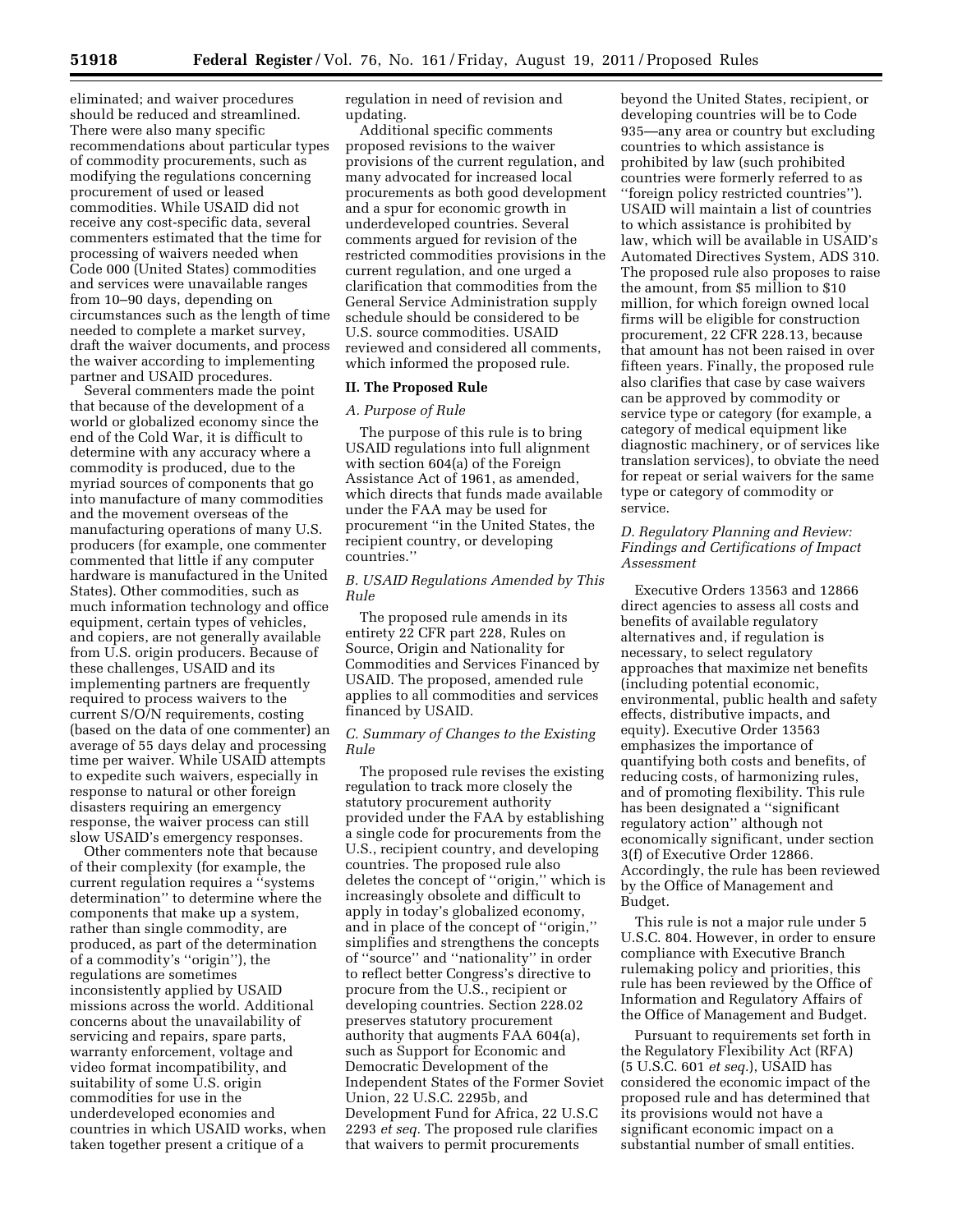# **List of Subjects in 22 CFR Part 228**

Foreign aid, Procurement, USAID contractors, Grantees and nongovernmental recipients.

For the reasons set forth above and based on the comments received in response to the ANPRM, USAID proposes to revise 22 CFR part 228 as follows:

# **PART 228—RULES FOR PROCUREMENT OF COMMODITIES AND SERVICES FINANCED BY USAID**

#### **Subpart A—Definitions and Scope of This Part**

- Sec.<br>228.01 228.01 Definitions.<br>228.02 Scope and a
- Scope and application.
- 228.03 Identification of the principal geographic code.

# **Subpart B—Conditions Governing Source and Nationality of Commodity and Service Procurement Transactions for USAID Financing**

- 228.10 Purpose.<br>228.11 Source of Source of commodities.
- 228.12 Nationality of suppliers of
- commodities and services. 228.13 Foreign government-owned
- organizations.
- 228.14 Construction services from foreignowned local firms.
- 228.15 Nationality of employees under
- contracts or subcontracts for services. 228.16 Miscellaneous service transactions.
- 228.17 Special procurement rules for
- construction and engineering services.
- 228.18 Long-term leases.<br>228.19 Special source ru
- Special source rules requiring procurement from the United States.

#### **Subpart C—Conditions Governing the Eligibility of Commodity-Related Services for USAID Financing**

228.20 Purpose.

- 228.21 Ocean transportation.
- 228.22 Air transportation.
- 228.23 Other delivery services. 228.24 Incidental services.

# **Subpart D—Waivers**

228.30 General.

228.31 Authority to approve waivers.

**Authority:** Sec. 621, Pub. L. 87–195, 75 Stat. 445 (22 U.S.C. 2381), as amended, E.O. 12163, Sept. 29, 1979, 44 FR 56673: 3 CFR 1979 Comp., p. 435.

### **Subpart A—Definitions and Scope of This Part**

#### **§ 228.01 Definitions.**

As used in this part, the following terms shall have the following meanings:

*Advanced developing countries* mean those countries that are categorized by the World Bank as upper middle income countries according to its gross national income per capita, except for those countries in which USAID provides

assistance. USAID will maintain a list of advanced developing countries primarily based on the most recent World Bank determinations, and which will be available in USAID's Automated Directives System, ADS 310.

*Available for purchase* means that there have been documented, multiple sales of a commodity or service by the supplier of the commodity or service in an authorized country during the past calendar year. Additionally, for commodities, the commodity is located in such country at the time of purchase from the supplier, and if applicable, can be serviced, and if warrantied, has a warranty valid, in the recipient country. Recipients and contractors must document in their project files that the commodities and services to be procured are available for purchase according to the standards set forth in this definition. There is a *de minimis*  exception to the documentation requirement for procurements in the amount of up to \$5,000 per procurement, primarily intended for procurements of office supplies or other frequently recurring procurements.

*Commodity* means any material, article, supply, goods, or equipment. Commodity-related services means delivery services and/or incidental services.

*Cooperating country* or *recipient country* means the country receiving the USAID assistance subject to this part 228, and includes all the countries receiving assistance under a regional program or project.

*Delivery* means the transfer to, or for the account of, an importer of the right to possession of a commodity, or, with respect to a commodity-related service, the rendering to, or for the account of, an importer of any such service.

*Delivery service* means any service customarily performed in a commercial export or import transaction which is necessary to affect a physical transfer of commodities to the cooperating/ recipient country. Examples of such services are the following: Export packing, local drayage in the source country (including waiting time at the dock), ocean and other freight, loading, heavy lift, wharfage, tollage, switching, dumping and trimming, lighterage, insurance, commodity inspection services, and services of a freight forwarder. ''Delivery service'' may also include work and materials necessary to meet USAID marking requirements.

*Developing countries* means those countries that are categorized by the World Bank as low or middle income according to its gross national income per capita, and also including all countries to which USAID provides

assistance. USAID will maintain a list of developing countries primarily based on the most recent World Bank determinations, and which will be available in USAID's Automated Directives System, ADS 310.

*Implementing document* means any document, such as a contract, grant, or letter of commitment issued by USAID, which authorizes the use of USAID funds for the procurement of services or commodities and/or commodity related services, and which specific conditions apply to such procurement.

*Incidental services* means services such as installation, erection, maintenance, or upgrading of USAIDfinanced equipment, or the training of personnel in the maintenance, operation and use of such equipment, or similar services provided for the authorized disposition of such commodities.

*Mission* means the USAID Mission, office or representative in a cooperating/ recipient country. *Nationality* refers to the place of legal organization, ownership, citizenship, or lawful permanent residence of suppliers of goods and services.

*Recipients and contractors. Recipient*  has the same meaning as defined in 22 CFR 226.02. *Contractors* mean those entities which enter into a contract, as the term is defined in 48 CFR part 2, with the U.S. Government.

*Services* mean the performance of identifiable tasks, rather than the delivery of an end item of supply.

*Source* means the country from which a commodity is shipped to the cooperating/recipient country or the cooperating/recipient country itself if the commodity is located therein at the time of the purchase. Where, however, a commodity is shipped from a free port or bonded warehouse in the form in which received therein, ''source'' means the country from which the commodity was shipped to the free port or bonded warehouse. For a commodity to have a country as its source, it must also be available for purchase in that country.

*Supplier* means any person or organization, governmental or otherwise, who furnishes services, commodities and/or commodity related services, including delivery or incidental services, financed by USAID.

*United States* means the United States of America, any State(s) of the United States, the District of Columbia, and areas of U.S. associated sovereignty, including commonwealths, territories and possessions.

*USAID* means the United States Agency for International Development or any successor agency, including when applicable, each USAID Mission or office abroad.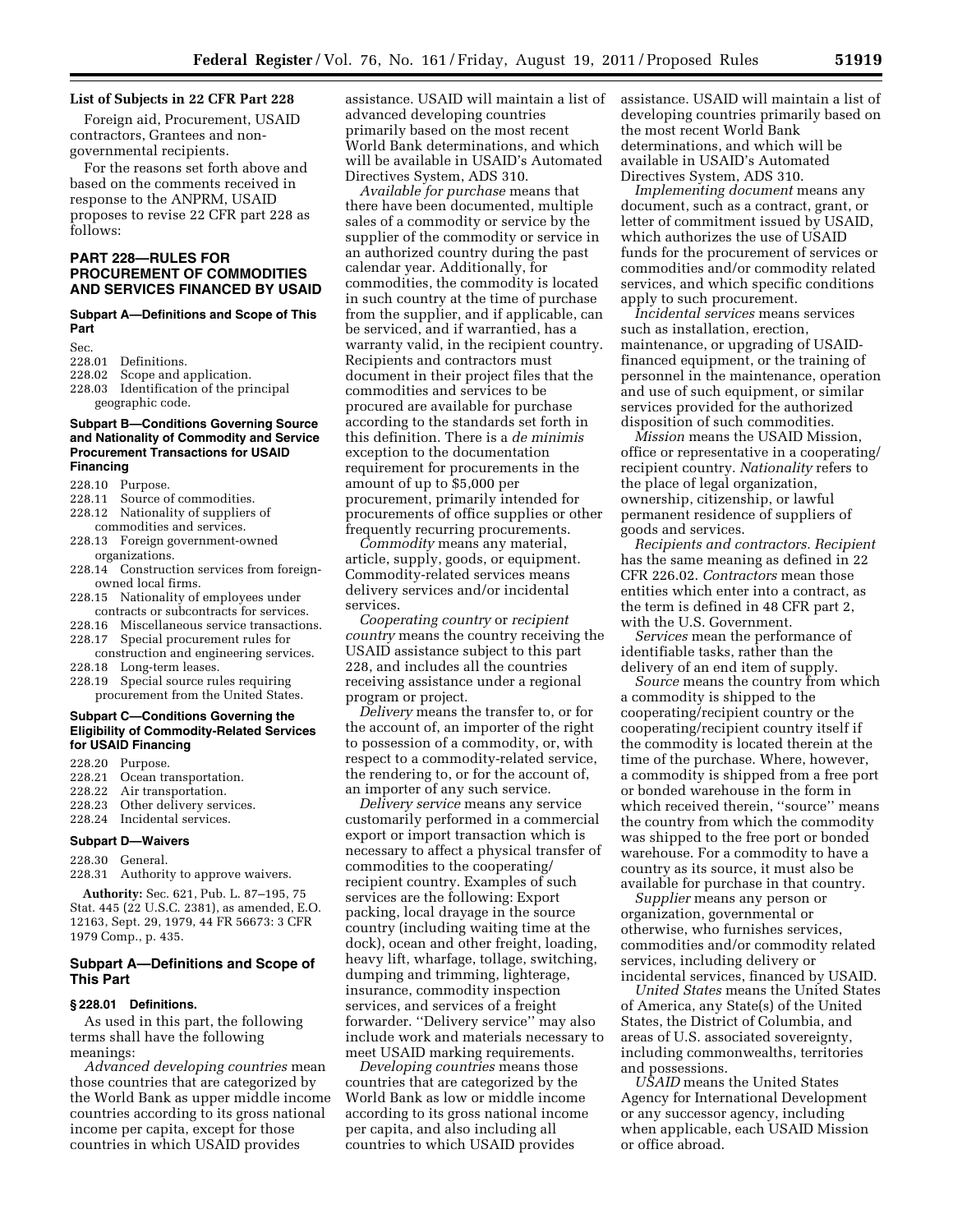*USAID Geographic Code* means a code in the USAID Geographic Code Book which designates a country, a group of countries, or an otherwise defined area. The USAID geographic code for purposes of procurement is described in § 228.03 of this part.

#### **§ 228.02 Scope and application.**

(a) This part is applicable to commodities and services financed directly with program funds appropriated under the Foreign Assistance Act of 1961, as amended, 22 U.S.C. 2151 *et seq.* If additional authorities and conditions that apply to a USAID-financed procurement are otherwise provided by statute, regulation, or related administrative authorities, those authorities and conditions shall be incorporated in the implementing document and shall prevail in the event of any conflict with this part 228. The authorities and conditions applicable to procurement of commodities or services shall be those in effect on the date of the issuance by USAID of an implementing document for procurement of commodities or services, and include any directives, prohibitions, restrictions or other statutory and related requirements by the United States Congress that govern the funds appropriated to fund the specific procurement, including those on types of assistance and recipients of assistance.

(b) This part is not applicable to commodities purchased under General Services Administration (GSA) supply schedules. Nor is it applicable to procurements with donated funds received under USAID's gift authority, Section 635(d), Foreign Assistance Act of 1961, as amended.

#### **§ 228.03 Identification of the principal geographic code.**

(a) The USAID Geographic Code Book sets forth the official description of all geographic codes used by USAID in authorizing or implementing documents, the principal codes of which are used to designate authorized source countries or areas. This regulation establishes one geographic code for procurement of commodities and services under implementing documents unless otherwise specified, the specific number of which is to be determined but hereafter referred to in this regulation as Code xxx for all USAID financed procurements. Code xxx is defined as the United States, the recipient country, and developing countries other than advanced developing countries and countries to which assistance is prohibited by law. USAID will maintain a list of advanced

developing countries and a list of countries to which assistance is prohibited by law, which will be available in USAID's Automated Directives System, ADS 310.

(b) For purposes of any waivers authorized under subpart D of this part, the authorized procurement code shall be Code 935, any area or country but excluding those countries to which assistance is prohibited by law.

# **Subpart B—Conditions Governing Source and Nationality of Commodity and Service Procurement Transactions for USAID Financing**

# **§ 228.10 Purpose.**

Sections 228.11 through 228.18 of this part set forth the rules governing the eligible source of commodities and nationality of commodity and service suppliers for USAID financing. The provisions in these sections may be waived in accordance with the provisions in subpart D of this part.

#### **§ 228.11 Source of commodities.**

The source of all commodities financed with program funds appropriated under the Foreign Assistance Act of 1961, as amended, shall be Code xxx. Certain commodities must also comply with the special procurement rules in § 228.18 of this part.

#### **§ 228.12 Nationality of suppliers of commodities and services.**

The suppliers of all commodities and services financed with program funds appropriated under the Foreign Assistance Act of 1961 shall:

(a) If an individual, be a citizen or lawful permanent resident of a country in Code xxx,

(b) If a for-profit organization,

(1) Be organized under the laws of a country in Code xxx;

(2) Have its principal place of business in a country in Code xxx; and

(3) Be majority [directly] owned, or majority beneficially owned, by individuals who are citizens or lawful permanent residents of countries in Code xxx, or

(c) If a not-for-profit organization performing as a contractor or subcontractor,

(1) Be organized under the laws of a country in Code xxx;

(2) Have its principal place of business in a country in Code xxx; and

(3) Be managed by a governing body, the majority of whom are citizens or lawful permanent residents of countries in Code xxx.

#### **§ 228.13 Foreign government-owned organizations.**

Firms operated as commercial companies or other organizations (including nonprofit organizations other than public educational institutions) in which foreign governments or their agents or agencies have a controlling interest are not eligible for financing by USAID, including in a subcontractor or subgrantee capacity, except if their eligibility has been established by a waiver approved by USAID in accordance with the procedures set forth in Subpart D. Foreign government ministries or agencies are eligible for financing by USAID.

#### **§ 228.14 Construction procurement with foreign-owned local firms.**

(a) When the estimated cost of a contract for construction is \$10 million or less and only local firms will be solicited, a local corporation or partnership which is a foreign-owned local firm will be eligible, see paragraph (b) of this section, if it is determined by USAID to be an integral part of the local economy. However, such a determination is contingent on first ascertaining that no United States construction company with the required capability is currently operating in the cooperating/recipient country or, if there is such a company, that it is not interested in bidding for the proposed contract.

(b) A foreign-owned local firm is an integral part of the local economy provided:

(1) It has done business in the cooperating/recipient country on a continuing basis for at least three years prior to the issuance date of invitations for bids or requests for proposals to be financed by USAID;

(2) It has a demonstrated capability to undertake the proposed activity;

(3) All, or substantially all, of its directors of local operations, senior staff and operating personnel are lawfully resident in the cooperating/recipient country; and

(4) Most of its operating equipment and physical plant are in the cooperating/recipient country.

# **§ 228.15 Nationality of employees under contracts or subcontracts for services.**

The rules set forth in §§ 228.10 through 228.13 do not apply to the employees or individual technical or professional consultants providing personal services to recipients or contractors (consistent with the applicable cost principles for the type of organization). Citizens or lawful permanent residents of countries to which assistance is prohibited by law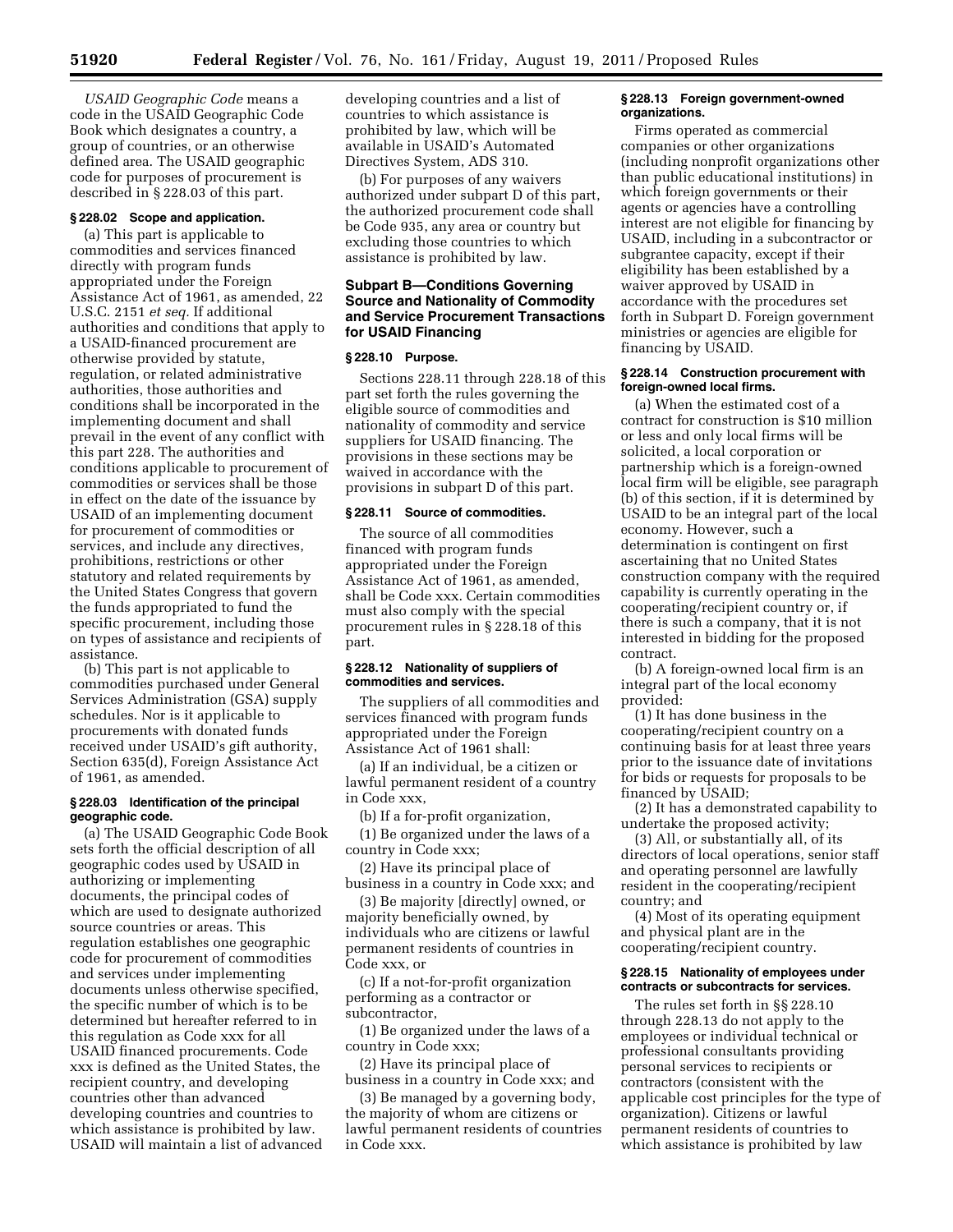are not eligible for USAID financing under this section. USAID will maintain a list of countries to which assistance is prohibited by law, which will be available in USAID's Automated Directives System, ADS 310.

# **§ 228.16 Miscellaneous service transactions.**

This section sets forth rules governing certain miscellaneous services.

(a) *Commissions.* The nationality rules of this part do not apply to the payment of commissions by suppliers. A commission is defined as any payment or allowance by a supplier to any person for the contribution which that person has made to secure the sale or contract for the supplier or which that person makes to securing on a continuing basis similar sales or contracts for the supplier.

(b) *Bonds and guarantees.* The nationality rules of this part do not apply to sureties, insurance companies or banks who issue bonds or guarantees under USAID-financed contracts.

(c) *Liability insurance under construction contracts.* The nationality rules of this part do not apply to firms providing liability insurance under construction contracts.

#### **§ 228.17 Special procurement rules for construction and engineering services.**

Advanced developing countries which have attained a competitive capability in international markets for construction services or engineering services, are not eligible to furnish USAID-financed construction and engineering services unless approved to do so under the wavier provisions set forth under subpart D of this part.

# **§ 228.18 Long-term leases.**

Any commodity obtained under a long-term lease agreement, including motor vehicles, is subject to the source and nationality requirements of this subpart B. For purposes of this subpart B, a long-term lease is defined as a single lease of more than 180 days, or repetitive or intermittent leases, including vehicle leases, under a single activity or program within a one-year period totaling more than 180 days, for the same type of commodity.

#### **§ 228.19 Special procurement rules requiring procurement from the United States.**

(a) Agricultural commodities and products thereof must be procured in the United States if the domestic price is less than parity, unless the commodity cannot reasonably be procured in the United States in fulfillment of the objectives of a particular assistance program under

which such commodity procurement is to be financed. (22 U.S.C. 2354). USAID will maintain a list of affected agricultural commodities, which will be available in USAID's Automated Directives System, ADS 310.

(b) Motor vehicles must be manufactured in the United States to be eligible for USAID financing. Also, any vehicle to be financed by USAID under a long-term lease or where the sale is to be guaranteed by USAID must be manufactured in the United States. (22 U.S.C. 2396). For purposes of this section, motor vehicles are defined as self-propelled vehicles with passenger carriage capacity, such as highway trucks, passenger cars and buses, motorcycles, scooters, motorized bicycles, ATVs and utility vehicles. Excluded from this definition are ambulances, snowmobiles, industrial vehicles for materials handling and earthmoving, such as lift trucks, tractors, graders, scrapers, off-thehighway trucks (such as off-road dump trucks), and other vehicles that are not designed for travel at normal road speeds (40 kilometers per hour and above). Procurement or leasing of motor vehicles must comply with United States law, see 22 U.S.C. 2396.

(c) USAID shall not finance any pharmaceutical product manufactured outside the United States if the manufacture of such product in the United States would involve the use of, or be covered by, a valid patent of the United States, unless such manufacture is expressly authorized by the owner of such patent. (22 U.S.C. 2356). In addition, USAID shall not finance noncontraceptive pharmaceuticals without prior written approval as provided in USAID's Automated Directives System Chapter 310. Contraceptives may be financed in accordance with the procedures in ADS 310.

# **Subpart C—Conditions Governing the Eligibility of Commodity-Related Services for USAID Financing**

#### **§ 228.20 Purpose.**

This subpart C governs the eligibility of commodity-related services, both delivery services and incidental services, for USAID financing. These rules, except for those in § 228.21, may be waived in accordance with the provisions in subpart D of this part. The rules on delivery services apply whether or not USAID is also financing the commodities being transported. In order to be identified and eligible as incidental services, such services must be connected with a USAID-financed commodity procurement.

#### **§ 228.21 Ocean transportation.**

When transporting commodities subject to the provisions of the Cargo Preference Act, 46 U.S.C. 55305, USAID will administer its programs in accordance with that act and its implementing regulations in 46 CFR part 381 (and any waivers applicable thereto). Subpart D of 22 CFR part 228 does not apply to this provision.

#### **§ 228.22 Air transportation.**

The Fly America Act, Title 49 of the United States Code, Subtitle VII, Part A, subpart I, Chapter 401, 40118— Government-Financed Air Transportation, is applicable to all travel subject to this part.

# **§ 228.23 Other delivery services.**

No source or nationality rules apply to other delivery services, such as export packing, loading, commodity inspection services, and services of a freight forwarder. Such services are eligible when provided as part of a commodity procurement financed by USAID.

# **§ 228.24 Incidental services.**

Source and nationality rules do not apply to suppliers of incidental services specified in a purchase contract relating to equipment.

#### **Subpart D—Waivers**

#### **§ 228.30 General.**

USAID may waive the rules contained in Subparts A, B and C of this part, except for those in § 228.21, in order to accomplish project or program objectives. All waivers must be in writing, and where applicable, are limited to the term established by the waiver.

(a) Waivers to permit procurement outside of Code xxx must be based on a case by case determination that

(1) The provision of assistance requires commodities or services of the type that are not produced in and available for purchase in Code xxx;

(2) It is important to permit procurement from a country not specified in Code xxx to meet unforeseen circumstances;

(3) To promote efficiency in the use of United States foreign assistance resources, including to avoid impairment of foreign assistance objectives

(b) Case by case waivers under paragraph (a) of this section may be made on the basis of a commodity or service type or category, rather than processing repeat, individual waivers for an identical or substantially similar commodity or service. A waiver under paragraph (a)(1) of this section may be